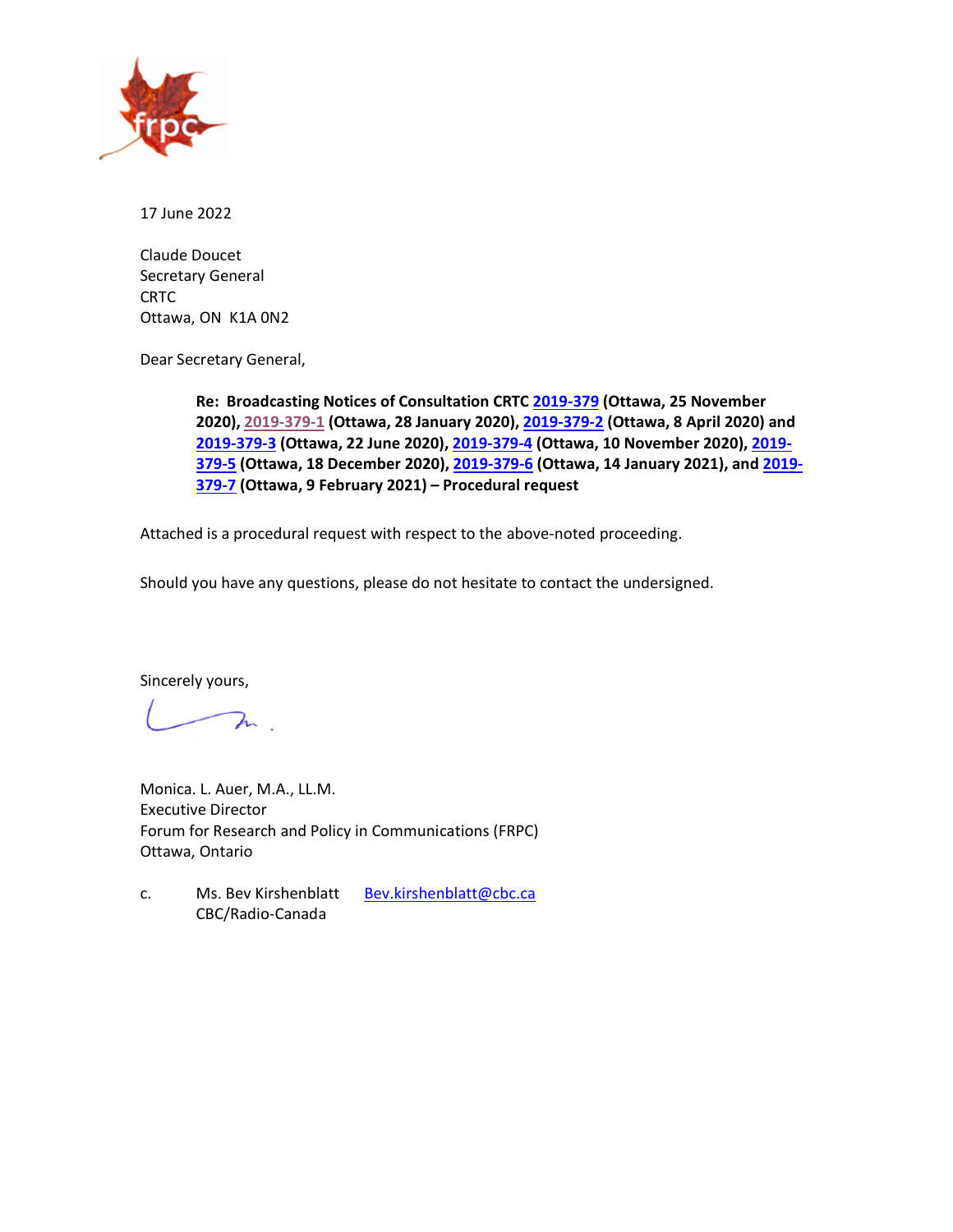

# **Procedural request**

# **Regarding the admission of evidence concerning**

# **new online services of the CBC**

**Broadcasting Notices of Consultation CRTC [2019-379](https://crtc.gc.ca/eng/archive/2019/2019-379.htm) (Ottawa, 25 November 2020), [2019-379-1](https://crtc.gc.ca/eng/archive/2019/2019-379-1.htm) (Ottawa, 28 January 2020), [2019-379-2](https://crtc.gc.ca/eng/archive/2019/2019-379-2.htm) (Ottawa, 8 April 2020) an[d 2019-379-3](https://crtc.gc.ca/eng/archive/2019/2019-379-3.htm) (Ottawa, 22 June 2020), [2019-379-4](https://crtc.gc.ca/eng/archive/2019/2019-379-4.htm) (Ottawa, 10 November 2020)[, 2019-379-5](https://crtc.gc.ca/eng/archive/2019/2019-379-5.htm) (Ottawa, 18 December 2020), [2019-379-6](https://crtc.gc.ca/eng/archive/2019/2019-379-6.htm) (Ottawa, 14 January 2021), and [2019-379-7](https://crtc.gc.ca/eng/archive/2019/2019-379-7.htm) (Ottawa, 9 February 2021)**

**Forum for Research and Policy in Communications (FRPC)**

**17 June 2022**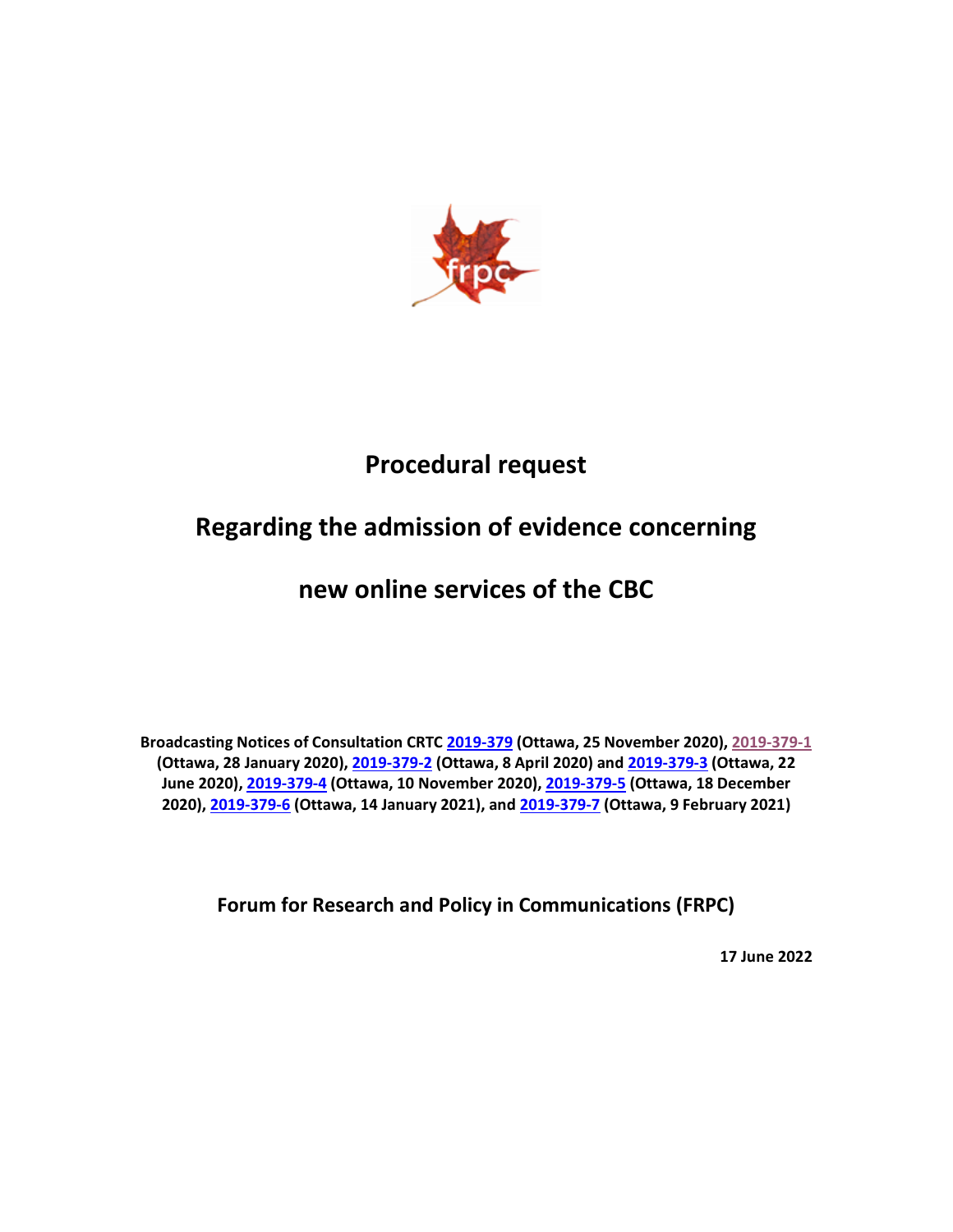## **Contents**

|              | <b>Executive Summary</b>                                                                             |                                                     | 1              |  |
|--------------|------------------------------------------------------------------------------------------------------|-----------------------------------------------------|----------------|--|
| $\mathbf{I}$ | Introduction                                                                                         |                                                     | 1              |  |
| Ш            | New evidence about CBC's 24/7 FAST 'channels' is material and relevant to the<br>2019-379 proceeding |                                                     |                |  |
|              | А.                                                                                                   | The 2019-379 proceeding                             | 1              |  |
|              | В.                                                                                                   | The GM's e-mail of 31 May 2022                      | 2              |  |
|              |                                                                                                      | Materiality<br>1.                                   | $\overline{2}$ |  |
|              |                                                                                                      | Relevance<br>2.                                     | 3              |  |
| Ш            |                                                                                                      | Concerns raised by the GM's e-mail's evidence       | 8              |  |
| IV           |                                                                                                      | Options, the Forum's request and its recommendation | 9              |  |
|              | А.                                                                                                   | <b>Options</b>                                      | 9              |  |
|              | В.                                                                                                   | Forum's request                                     | 10             |  |
|              | C.                                                                                                   | Recommendations                                     | 11             |  |
|              |                                                                                                      | Appendix 1: CBC GM's 31 May 2022 e-mail             | 12             |  |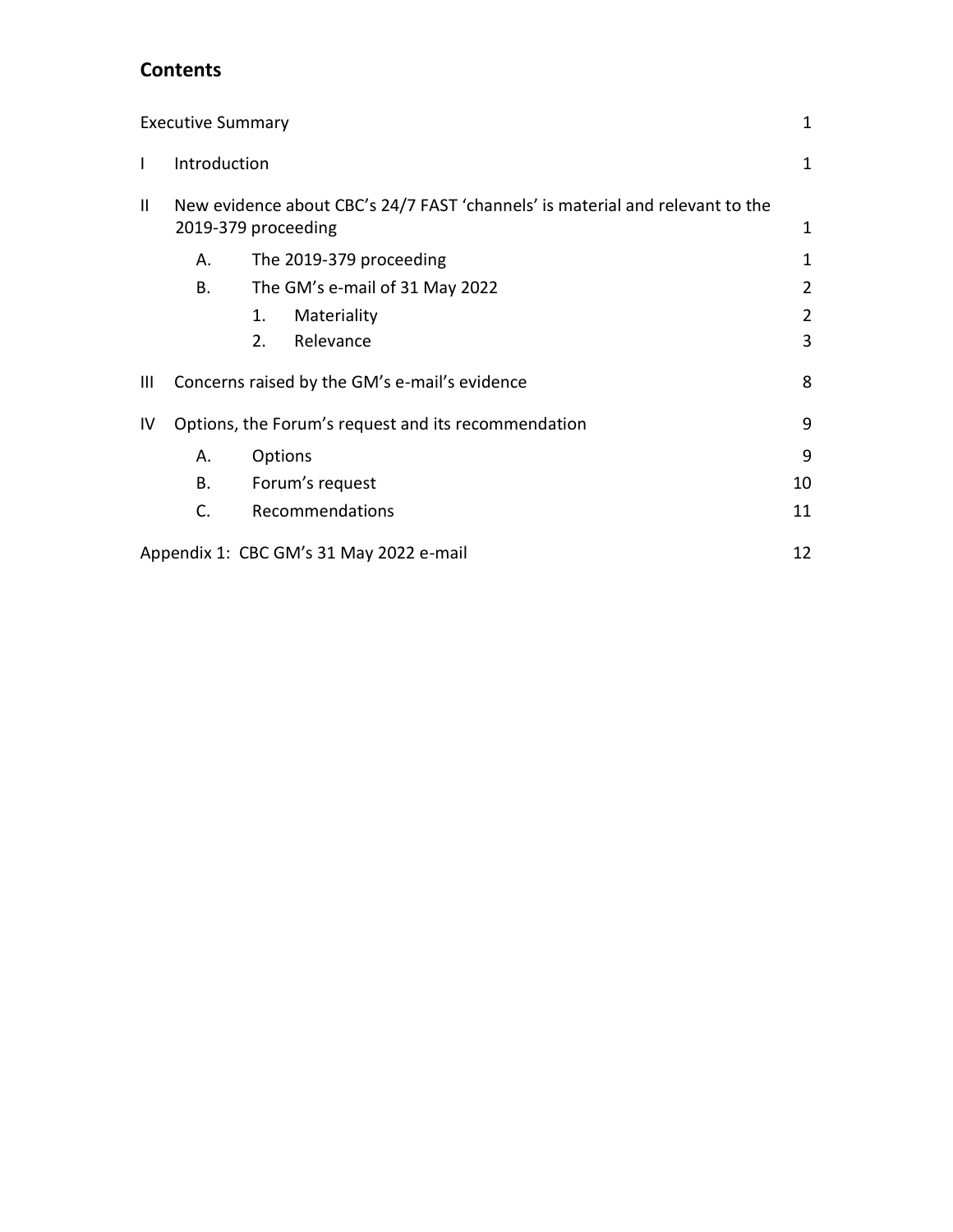## <span id="page-3-0"></span>Executive Summary

- ES 1. The Forum for Research and Policy in Communications (FRPC) has been and remains a party to the proceeding initiated by the CRTC in Broadcasting Notice of Consultation 2019-379.
- ES 2. In the last week evidence has come to light regarding new online programming services being launched by the CBC: an e-mail from the CBC's General Manager, CBC News, Current Affairs and Local English Services to all CBC news staff, dated 31 May 2022 ("GM's e-mail").
- ES 3. Specifically, the GM's 31 May 2022 e-mail announced that the CBC is this year launching a free 24/7 news video channel along with other "Free Ad Supported TV (FAST) channels".
- ES 4. As a party to the 2019-379 proceeding, the Forum submits that the evidence in the GM's e-mail is both material and relevant to the 2019-379 proceeding, and that the CBC's failure to disclose this evidence before the conclusion of the public phase of the proceeding has been procedurally unfair to other parties in the proceeding.
- ES 5. While the *Canadian Radio-television and Telecommunications Commission Rules of Practice and Procedure* (*CRTC Rules*) do not specifically address procedural requests, the CRTC's practice regarding procedural requests in this proceeding has been to invite the Corporation's response to the request before rendering a decision on the request and publishing the related materials. In light of the imminence of the CRTC's determinations in this proceeding, the Forum is asking that the CRTC exercise its authority under subsections 5(1) and 7 of the *Rules* to
	- a. immediately post this procedural request on the 2019-379 applications page;
	- b. ask the CBC to answer any CRTC questions and the Forum's questions about the FAST 'channels' – copying all appearing interveners with its answers – within two calendar days of receipt;
	- c. provide interested interveners with two days to respond to the CBC's answers, and consider the CBC's answers and interveners' replies within one calendar day.
- ES 6. The Forum respectfully submits that a delay of five days in issuing the CRTC's determinations in a proceeding that has lasted three years will not unduly disadvantage any party to the proceeding, and to the contrary, will serve to protect the public interest and the integrity of the CRTC's broadcasting proceedings.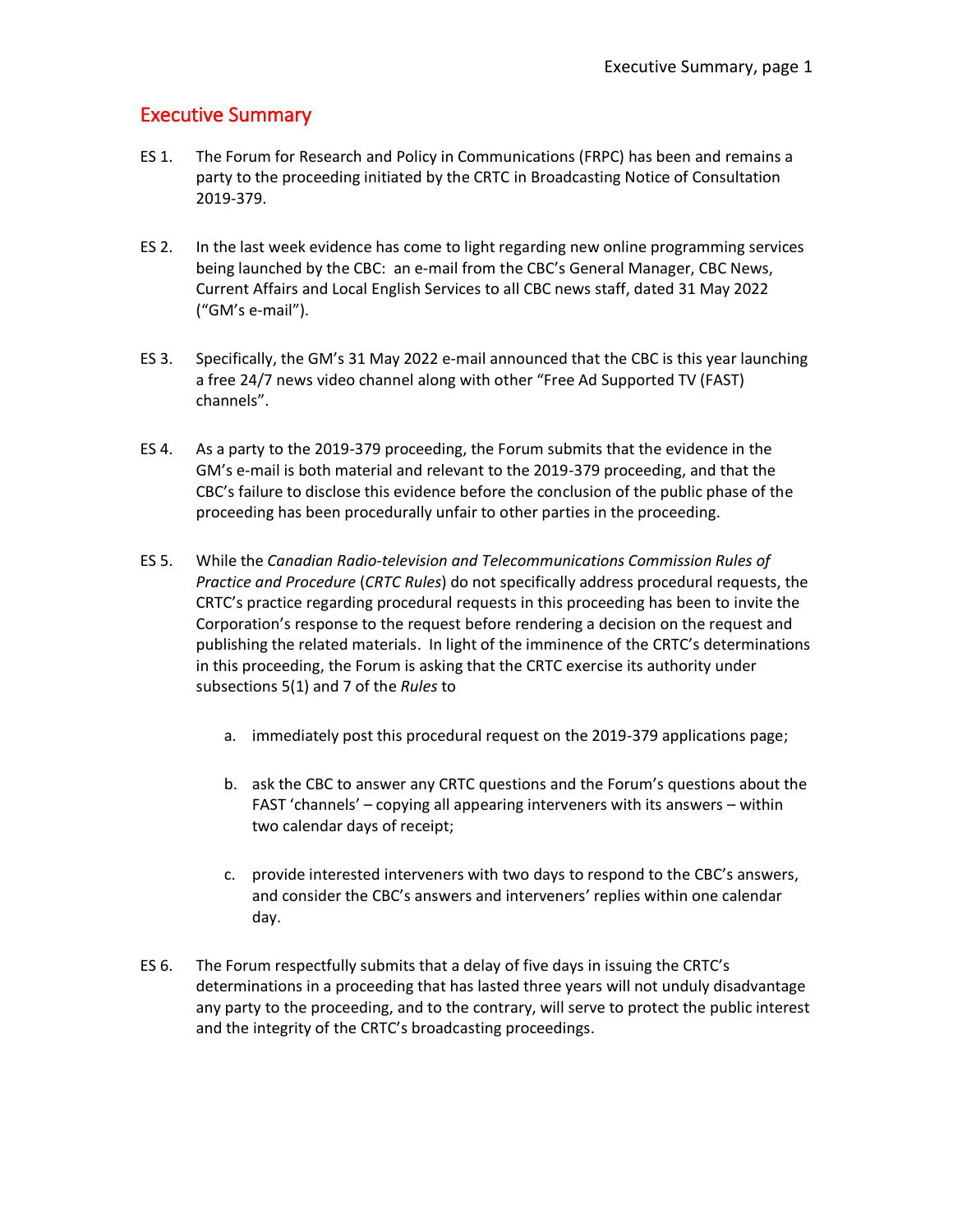## <span id="page-4-0"></span>**I** Introduction

- 1 The Forum for Research and Policy in Communications (FRPC) is making this procedural request to ask that the Commission seek clarification from the Canadian Broadcasting Corporation/Radio-Canada about newly disclosed evidence that is both material and relevant to the renewal application filed in 2019 by the English-language programming services of the Corporation (CBC) and about which the CRTC may be shortly issuing a decision.
- 2 Part II of this request describes the evidence provided in support of the request. Specifically, new facts set out a 31 May 2022 e-mail sent by the CBC's General Manager, CBC News, Current Affairs and Local English Services ("GM's e-mail") to "ALL CBC NEWS STAFF" [uppercase letters in original text] are relevant and material to the 2019-379 proceeding.
- 3 Part III sets out and explains the basis of the Forum's concerns about the CBC's failure to disclose the evidence in the GM's e-mail until more than a year after its final reply to interveners in the 2019-379 proceeding and when the CRTC's determinations about the 2019-379 proceeding are imminent.
- 4 Part IV sets out options to address the new evidence in the GM's e-mail and makes a recommendation
- <span id="page-4-1"></span>**II** New evidence about CBC's 24/7 FAST 'channels' is material and relevant to the 2019-379 proceeding

# *A. The 2019-379 proceeding*

- <span id="page-4-2"></span>5 In late 2019 the CRTC published the CBC's applications to renew its broadcasting licences and to maintain the exempted status of its online broadcasting services and invited interventions that addressed "the question and issues" set out in BNoC 2019-379, by 20 February 2020.<sup>1</sup> (The Forum filed it[s written intervention](https://frpc.net/wp-content/uploads/2020/02/2020-20-Feb-2019-379-FRPC-intervention.pdf) by the deadline.) In early April 2020 the Commission postponed the 2019-379 public hearing to an unspecified later date.<sup>2</sup>
- 6 In mid-June 2020 the CRTC announced that its 2019-379 hearing would begin 11 January 2021.<sup>3</sup> It also stated that interveners had "expressed concerns over a lack of transparency by the Corporation in regard to information on digital revenues and expenses", that CBC, in response, had "committed to submit additional financial information pertaining to its digital activities, and that any interested party could "make submissions regarding the new information only" by 13 July 2020.<sup>4</sup> (The Forum filed its [written intervention](https://frpc.net/wp-content/uploads/2022/06/2019-379-3-Phase-2-intervention-FRPC.pdf) by the deadline.)
- 7 The CRTC held its public hearing with respect to BNoC 2019-379 in January 2021. It heard testimony from CBC from 11 January 2021 to 15 January 2021, heard interveners from 18 January

<sup>&</sup>lt;sup>1</sup> BNoC 2019-379 set an initial intervention deadline of 13 February 2020 which was extended to 20 February 2020 by way of BNoC 2019-379-1.

<sup>&</sup>lt;sup>2</sup> BNoC 2019-379-2 postponed the hearing to a date that would be announced later.

<sup>3</sup> BNoC 2019-379-3, para. 2.

<sup>4</sup> BNoC 2019-379-3, paras. 5-6.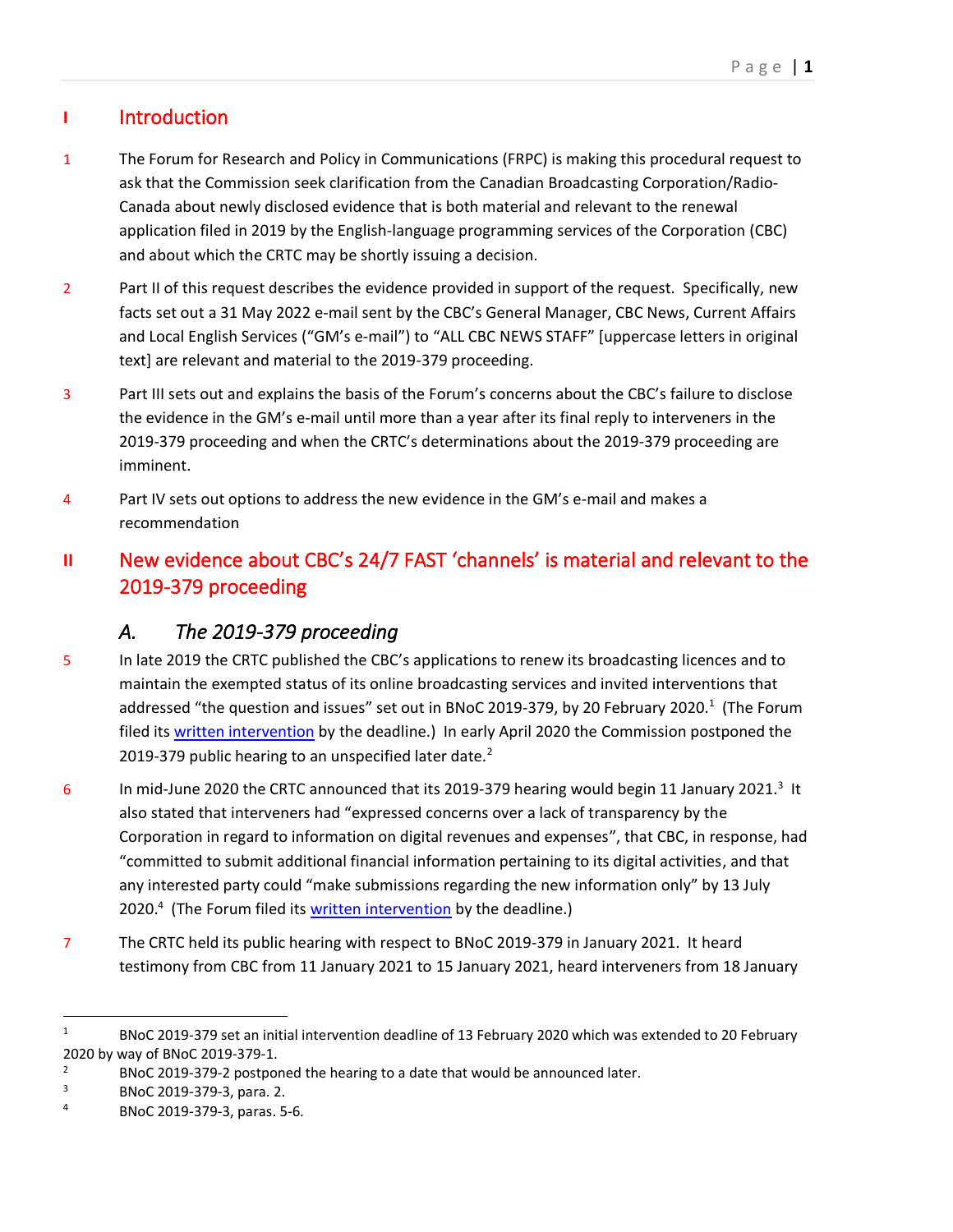2021 to 27 January 2021 (including the Forum on 21 January 2021), and heard CBCs' reply on 28 January 2021

- 8 The CRTC's deadline for interveners to make final submissions was 1 March 2021 (and the Forum submitted [final comments\)](https://frpc.net/wp-content/uploads/2022/06/2021-03-01-FRPC-Final-reply.pdf) and CBC filed its final reply on 17 March 2021.<sup>5</sup>
- 9 At the time of this writing the CRTC has not issued its determinations regarding CBC's applications, meaning that the 2019-379 proceeding has not yet concluded.

# *B. The GM's e-mail of 31 May 2022*

- <span id="page-5-0"></span>10 The GM's e-mail states that the CBC wishes to drive its "accelerated push into the world of streaming video". The Corporation therefore plans to launch "Free Ad Supported TV (FAST) channels", including the launch "[t]his year" of "a free 24/7 news video channel" that will
	- stream "the best of CBC News and original programs"
	- operate "as a companion offer to [CBC's] popular live & breaking news subscription channel, CBC News Network", and
	- "drive an ambitious digital & social video strategy for our entire division".
- 11 The Forum respectfully submits that as CBC's new evidence about its FAST 'channels' is relevant and material, it should be added to the record of the CRTC's 2019-379 proceeding. The CRTC should also seek clarification from CBC about, and afford the public an opportunity to comment on, this new evidence.

## 1. Materiality

- <span id="page-5-1"></span>12 The materiality of evidence is generally considered when applications to admit new evidence in the context of an appeal are considered. In this matter, however, the CRTC has not yet published its determinations and only it knows whether the admission of the GM's e-mail affect those determinations.
- 13 The Forum respectfully submits, however, that it is the absence throughout the proceeding of any statement by the Corporation about its plans to begin launching the FAST 'channels' in 2022 which makes evidence of the actual launch of such services material to the BNoC 2019-379 proceeding. The CBC's Executive Vice-President made a single statement that in hindsight *might* have referred to the FAST 'channels':

95 [MS. WILLIAMS] And we're not stopping, on any platform. A comprehensive and diverse slate of new domestic content in all genres will be announced this year, and in every year of the next licence term.<sup>6</sup>

14 It defies belief, however, to conclude that Canadians in general and interveners in the 2019-379 process in particular, could have interpreted a "slate of new domestic content in all genres" to mean one or more new online digital platforms supported entirely by advertising revenue.

<sup>5</sup> BNoC 2019-379-7, unnumbered paragraphs 3-4.

<sup>6</sup> CRTC, *Virtual Hearing Transcript* (12 January 2022).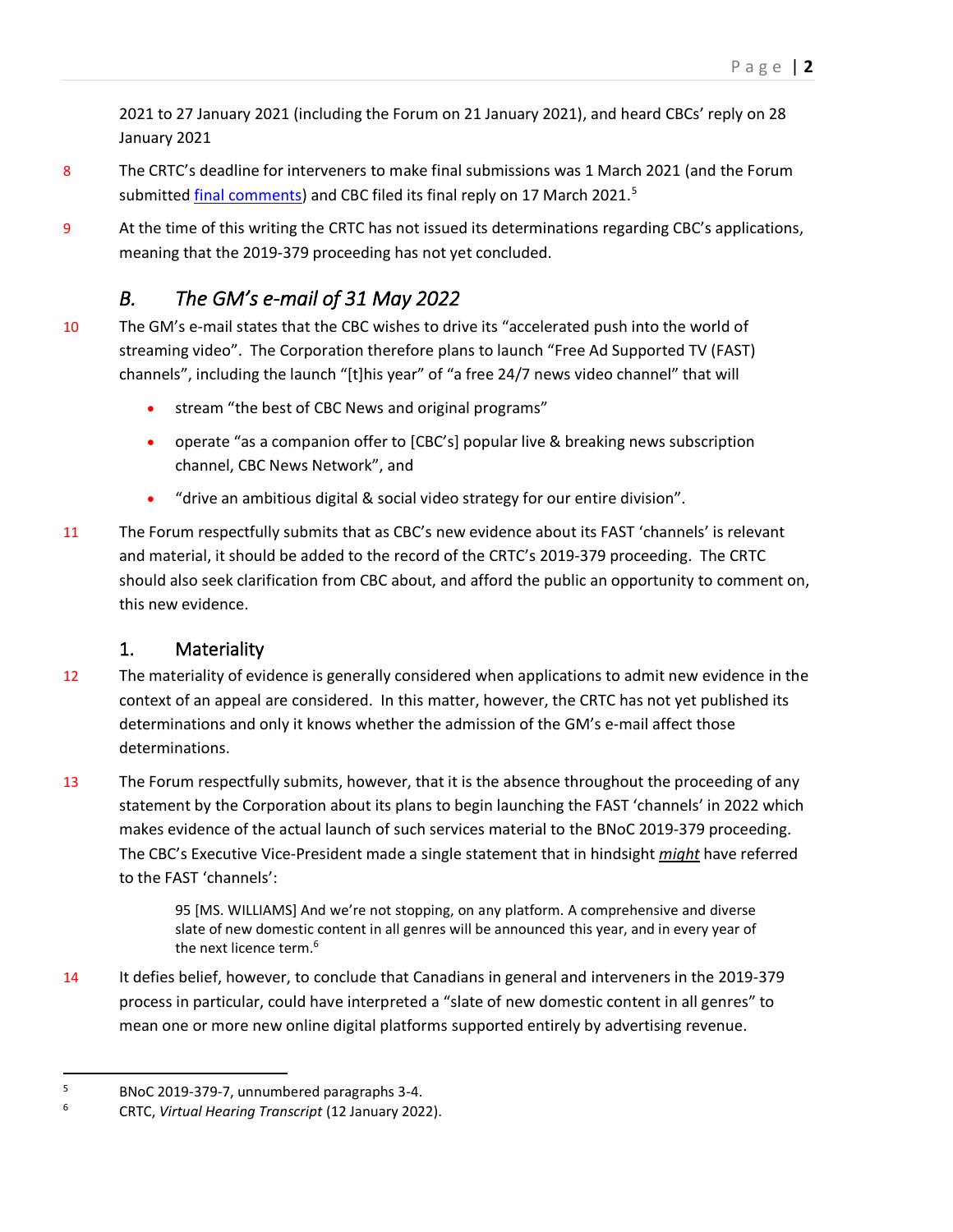15 The Forum believes it is eminently more reasonable to believe that if CBC had disclosed its plans for the FAST 'channels' either in its written applications or during any one of the six days when the Corporation responded to questions from the Commission, the CRTC might have asked about CBC's plans for the FAST services, their impact on CBC's programming plans and financial projections, and the Corporation's practices regarding its use of data from its online audiences. Had CBC's intention to launch the FAST 'channels' in 2022 been disclosed in the BNoC 2019-379 proceeding, the Forum would have addressed the services in its submissions so as to strengthen its arguments for a very short licence term and the removal of the exemption order now permitting CBC to operate programming and non-programming services online without regulatory oversight.

#### 2. Relevance

- <span id="page-6-0"></span>16 The Supreme Court of Canada has explained that "[e]vidence is relevant when it has 'some tendency as a matter of logic and human experience to make the proposition for which it is advanced more likely than the proposition would be in the absence of that evidence'".<sup>7</sup> In 2020 the Court set out three aspects of relevance: a fact is relevant if it is in issue, if it contributes to proving a fact in issue or if it helps the court to assess testimony's probative value.<sup>8</sup>
- 17 Evidence "does not have to firmly establish, on any standard, the truth or falsity of a fact in issue" to be logically relevant: it "must simply tend to 'increase or diminish the probability of the existence of a fact in issue'"; "there is no minimum probative value required for evidence to be relevant."<sup>9</sup> That said, the probative value of evidence must outweigh its prejudicial effects.<sup>10</sup>
- 18 In BNoC 2019-379 the CRTC asked interveners to comment on a number of specific issues, including four specific aspects of CBC's online and offline services: online services' impact on local programming, CBC's news-trustworthiness, CBC's expenditures and CBC's request for a 33% increase in the monthly whole rate per subscriber charged for its discretionary news services in official-language minority locations. Three of these issues were raised by questions that the CRTC invited interveners to answer, while the fourth was raised by CBC's application to increase the monthly rate charged to certain subscribers of CBC News Network:

Q18. To what extent is the Corporation adequately serving, or not adequately serving, local, regional and national communities with news and information programming on all of its platforms and services? **How has the Corporation increased use of online services affected its local programming as well as news and information content on its traditional platform**s?

<sup>7</sup> *British Columbia (Attorney General) v. Provincial Court Judges' Association of British Columbia*, 2020 SCC 20 (CanLII), at para. 57:

Evidence is relevant when it has "some tendency as a matter of logic and human experience to make the proposition for which it is advanced more likely than the proposition would be in the absence of that evidence": R. v. White, 2011 SCC 13, [2011] 1 S.C.R. 433, at para. 36, quoting D. M. Paciocco and L. Stuesser, *The Law of Evidence* (5th ed. 2008), at p. 31. Put another way, [translation] "a fact is relevant, in particular, if it is a fact in issue, if it contributes to rationally proving a fact in issue or if its purpose is to help the court assess the probative value of testimony": J.C. Royer and C. Piché, La preuve civile (5th ed. 2016), at para. 215.

<sup>8</sup> *Ibid*.

<sup>9</sup> *R. v. Arp*, 1998 CanLII 769 (SCC), [1998] 3 SCR 339, at para. 38.

<sup>10</sup> *R. v. Seaboyer; R. v. Gayme*, 1991 CanLII 76 (SCC), [1991] 2 SCR 5771991 CanLII 76 (SCC).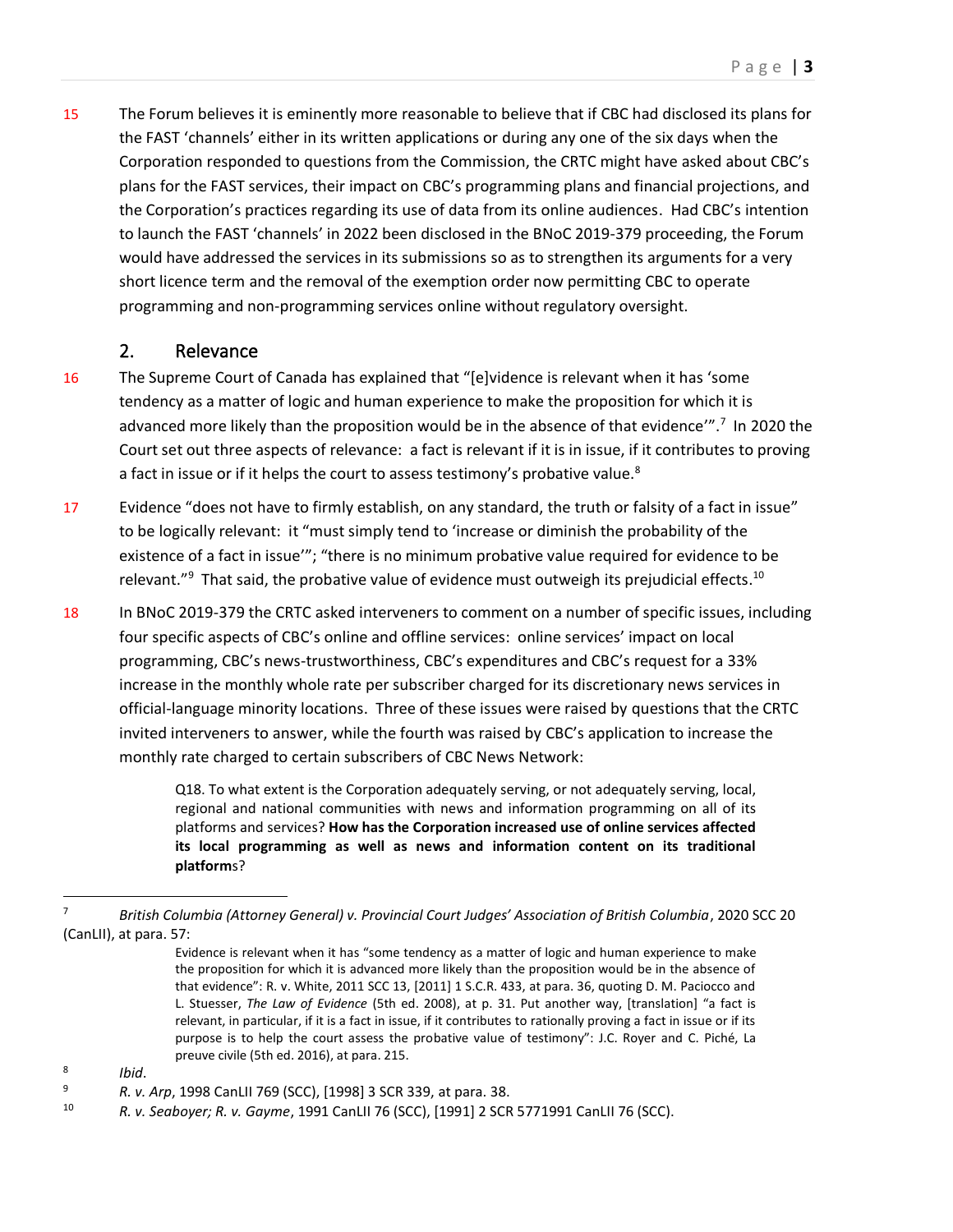Q20. In an era where false and misleading news is increasingly being shared on the Internet, what should the Corporation do to continue being a trusted, verified and nonbiased source of news and information? **What key role will the Corporation play in the future online world of trustworthy news and information**?

…

Q26. The activities of the Corporation are generally regulated through exhibition requirements. **Would it be appropriate to consider expenditure requirements in regard to its traditional or online services** as a way to ensure that the Corporation continues to meet its mandate under the Act while being regulated in a more adaptive manner?

Q27. **How could programming requirements (relating to expenditures** or exhibition) normally imposed by condition of licence **on a specific service take into account programming provided on a number of platforms by linear and/or on-demand services?**

Q28. Considering the strengths and weaknesses of each platform, **how can the Commission ensure that the Corporation is using them in the most effective way in order to serve Canadians across the country and meet public policy goals**? What other regulatory requirements would be appropriate under a framework that considers online activities? Why would they be appropriate? $11$ 

[bold font added]

…

#### **CBC News Network**

The Corporation is currently required to adhere to the following condition of licence:

> The licensee shall charge distributors of this service in French-language markets a maximum monthly wholesale rate per subscriber of \$0.15 when it is distributed as part of the digital basic service.

The licensee is proposing to amend that condition of licence as follows (changes in bold):

> The licensee shall charge distributors of this service in French-language markets a maximum monthly wholesale rate per subscriber of \$0.20 when it is distributed as part of the digital basic service.

[bold font in original text]

19 The Forum respectfully submits that the GM's e-mail relates to these four issues as follows.

#### **a) Impact of new online programming services on local programming**

20 The GM's e-mail is relevant to the issue of adequate local programming service because it is unclear what impact this new online service will have on local programming. Until now the only specific statement made by CBC was its desire to reduce linear local programming from 14 to 12 hours per week.<sup>12</sup> Meanwhile the CBC's written application stated that it would both "enhance its local presence" and "expand" the programming on its "digital platforms".<sup>13</sup>

<sup>&</sup>lt;sup>11</sup> BNoC 2019-379, paragraph 34.

<sup>12</sup> CRTC, *Virtual Hearing Transcript* (15 January 2021), at paras. 5674 – 5679.

<sup>13</sup> (DM#3733727, 9 October 2019 response of CBC, p. 7)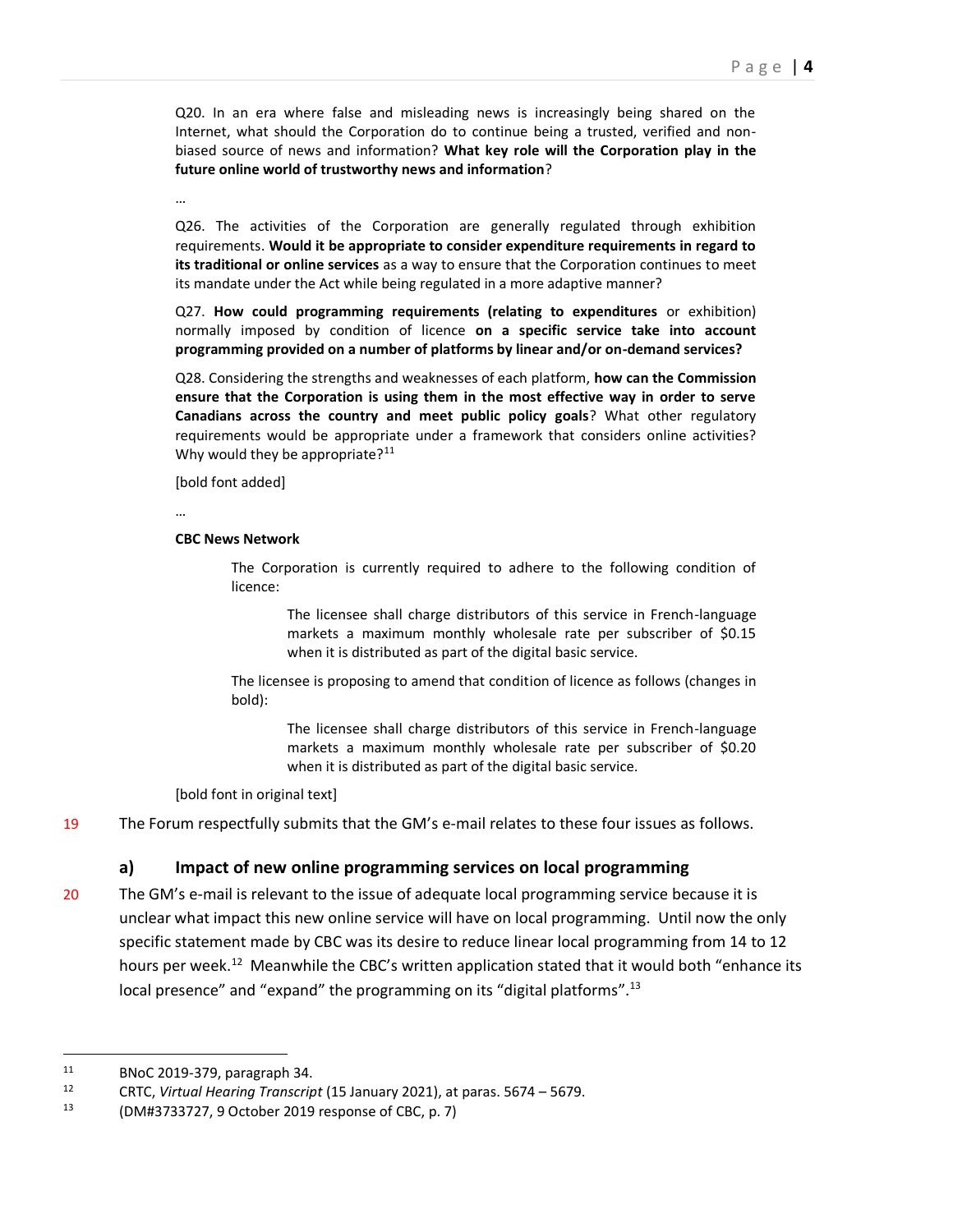21 It is somewhat unclear whether all of the programming on CBC's online services will be available on its offline services and if so, when the programming would be come available.<sup>14</sup> Clarification about the evidence in the GM's e-mail would help the CRTC to confirm whether CBC plans to reduce local programming offline by shifting some or all of this programming to the new online service, so that Canadians seeking the full panoply of CBC news would be required to access its online news services.

#### **b) Impact of new online news programming services on trustworthiness of news**

22 The GM's e-mail is relevant to the issue of news trustworthiness because the business model of CBC's FAST online 'channels' is unknown. The CBC told the CRTC at the BNoC 2019-379 hearing that the trust and credibility of its news is its "most precious asset":

> 5383 MS. TAIT: We take the trust and the credibility of our news so much to heart. It is our most precious asset. And so when we became aware of the concern, we had not really had much push-back prior to this announcement of Tandem. So when we became aware of the -- you know, the really serious concerns people were raising, we felt it was very important to do this review process. We put the whole thing on pause as I said, and we consulted throughout. And as I said, everybody had a chance at the table to talk about their concerns.<sup>15</sup>

- 23 CBC said that it must "continually innovate to reach" and satisfy younger Canadians.<sup>16</sup>
- 24 Yet CBC also disclosed at the CRTC hearing that it offers different types of advertising and that sponsorships, product placements, and branded program content – based on the Tandem model – are all types of advertising.<sup>17</sup> While advertisements – clear breaks in a program – are generally easy to perceive, branded content may be more difficult to discern, and raises concerns about the relationship between journalistic independence and CBC's need for money. The Corporation confirmed that it uses branded content on its digital platforms<sup>18</sup> and that the revenue from this

… <sup>18</sup> CRTC, *Virtual Hearing Transcript* (15 January 2021), at paras. 5372-5374:

<sup>14</sup> CRTC, *Virtual Hearing Transcript* (12 January 2021), at paras. 716-717.

<sup>&</sup>lt;sup>15</sup> CRTC, Virtual Hearing Transcript (15 January 2021).<br><sup>16</sup> DM#2722727 - Pesponse - 9 Ostober 2, 19 - 20199

<sup>16</sup> DM#3733727 – Response – 9 October 2-19 – 20199-0282-5\_CBC\_Application\_Form\_TV\_and\_Radio\_EN-Final.doc, at p. 19, CBC response to question 14.<br><sup>17</sup> CBTC, Virtual Hearing Transcript (15. Jan

<sup>17</sup> CRTC, *Virtual Hearing Transcript* (15 January 2021), at para. 5364:

<sup>[</sup>Ms. Tait] And the branded content is one type. There are also other types of advertising like sponsorship and product placement that fall into kind of the same category of advertising, let's call it tools in the advertising toolkit.

<sup>5372 [</sup>M. LIZOTTE] Madame la Comissaire, oui, en 2016-17, on a fait du « branded content » ou du contenu de marques, et c'était sur nos plateformes digitales, ça n'a pas été sur la télé conventionnelle et on n'en fait pas… on ne fait pas d'émissions qui seraient du « branded content » pour prendre notre temps d'antenne sur la télé conventionnelle ou nos télés spécialisées, c'est seulement sur le digital, sur les plateformes alphanumériques à l'époque.

<sup>5373</sup> CONSEILLÈRE BARIN: Alors, pour reprendre, dans le passé, vous n'avez pas fait l'utilisation du contenu « branded » sur les plateformes traditionnelles, ç'a toujours été sur les plateformes numériques.

<sup>5374</sup> M. LIZOTTE: Oui, exactement, tout comme aujourd'hui.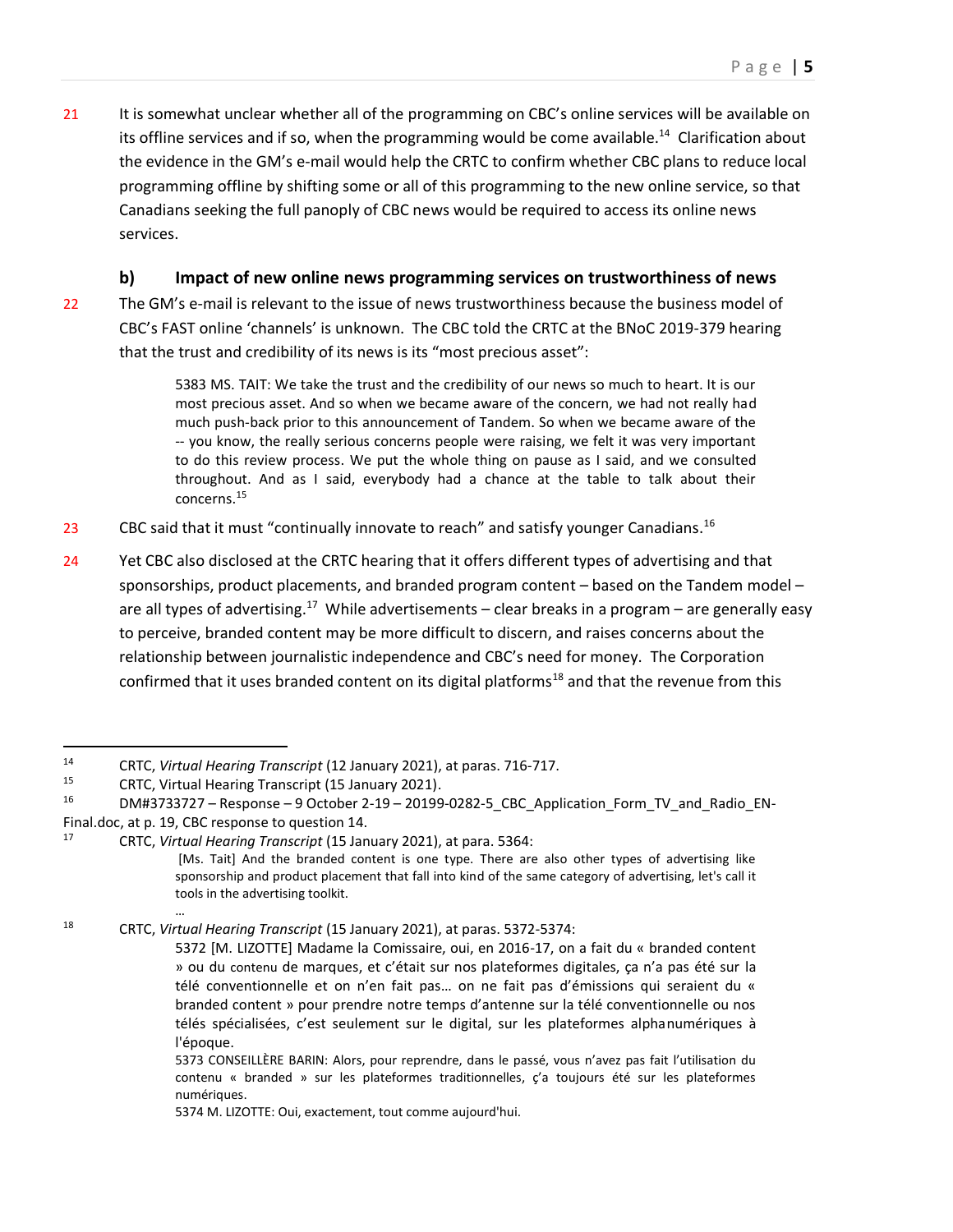type of advertising is growing.<sup>19</sup> The Corporation confirmed its intention, for instance, to deploy branded-content advertising on its digital and alphanumeric platforms, on GEM and TOU.TV and eventually on Listen.ca and OHdio.ca.<sup>20</sup> Several days later the CBC confirmed that the only constraint on its use of branded content is "a self-imposed constraint";<sup>21</sup> at that time, however, CBC appeared to be speaking of its alphanumeric content – its "news page"<sup>22</sup> – not an online audiovisual programming service.

- 25 Moreover, branded content is not the only way that online programming services can earn income – data-mining has been a serious concern for several years due to its potentially harmful effects on Canadians' privacy rights. As CBC presented no evidence about the FAST 'channels' the implications of an online service that may monitor the type of news content consumed by individual users could not be fully explored in this proceeding. Moreover, while the Corporation told the CRTC at the January 2021 hearing that the CBC 'does not' "traffic in people's data",<sup>23</sup> it made no specific commitments not to traffic such data in the future, and did not make specific commitment with respect to the tracking of young Canadians.
- 26 The GM's e-mail is relevant to the issue of the trustworthiness of news and CBC's news because at present, CBC's online programming services are exempted from licensing and, hence, from regulation with respect to adherence to the requirement for programming of high standard. Clarification from CBC about the types of advertising intended to support CBC's FAST news would help the CRTC to confirm how CBC is maintaining the trustworthiness of its news services: even if each of its FAST 'channels' is subject to the CBC's internal committee (or data council), to the decisions of the Corporation's Chief Privacy Officer, to federal privacy laws and to industry best practices – will CBC's FAST 'channels' be tracking users?

<sup>21</sup> CRTC, *Virtual Hearing Transcript* (15 January 2021), at para. 5597: 5597 MS. TAIT: Yeah. You know, we have a pretty -- as Donald pointed out, we have a very -- what's the word; constrained, not constrained; a self-imposed constraint in the sense of what we put up on our platforms. We try to be as respectful of the public as we can. 5598 One of the guidelines is that you're not going to see branded content on the news page. We don't want people to have that feeling of being in a cluttered advertising environment, and we're very, very carful about that. That's something that Donald and his team are constantly grappling with. So it's not our intention to, you know, all of a sudden, you'd have five branded content pieces and

<sup>19</sup> CRTC, *Virtual Hearing Transcript* (15 January 2021), at paras. 5549-5550:

<sup>5549</sup> MS. TAIT: So you see, this still represents a small portion of the business, of the advertising business. And within that digital revenue, as even smaller portion is attributed to sponsorship, product placement, and branded content.

<sup>5550</sup> So however, as Donald has explained, it is a growing part of the business, as our digital revenues have been quite important, especially during Covid, to mitigate the hit on conventional advertising drops.

<sup>20</sup> CRTC, *Virtual Hearing Transcript* (15 January 2021), at para. 5495:

<sup>5495 [</sup>M. LIZOTTE) En fait, un, ça va se retrouver seulement sur les plateformes numériques, et ça l'inclut l'alphanumérique, donc le site de Radio-Canada.ca et de CBC.ca, ça va se retrouver dans l'audiovisuel sous la plateforme TOU.TV et Gem, ainsi que éventuellement sur la plateforme Listen.ca et le OHdio.ca de Radio-Canada.

one journalistic piece. That is not the intention at all.

<sup>22</sup> *Ibid*., at para. 5598.

<sup>23</sup> CRTC, *Virtual Hearing Transcript* (11 January 2021), at para. 727, (Mr. Galipeau).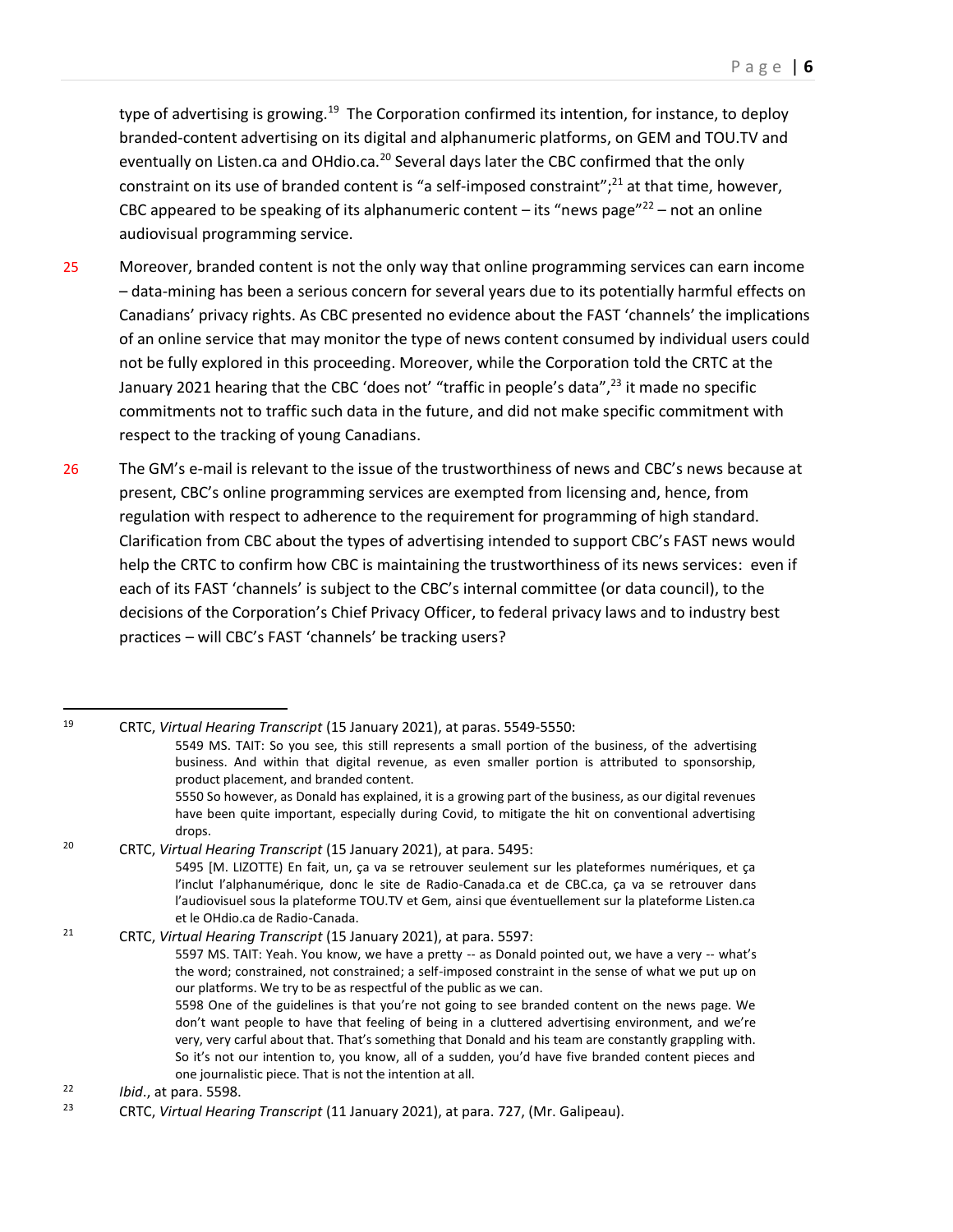#### **c) Impact of new online programming services on offline resources**

27 The GM's e-mail is relevant to the issue of CBC's expenditures because new financial evidence filed by CBC in June 2021 appears to show that CBC is already shifting resources from its offline to its online services. This evidence – copied below - disclosed that CBC forecast that its total expenditures from 2018/19 to 2022/23 on its conventional television services would decrease by \$51 million (or 5.9%). Meanwhile expenditures on GEM and TOU.TV would rise by \$21 million (or 48.2%), expenditures on Listen and Ohdio would increase by \$3.2 million (16.7%) while expenditures on CBC's websites, Curio and "other" would increase by \$79.2 million (or 38.9%).

#### **PUBLIC FINANCIAL SUMMARY**

CBC **(B)** Radio-Canada

#### **AGGREGATE FINANCIAL SUMMARY FOR ALL CBC/RADIO‐CANADA SERVICES**

*This document summarizes the revenue and expenses for all of CBC/Radio‐Canada's services.*

The Corporation operates broadcasting undertakings pursuant to licences and exemption orders. The traditional broadcasting undertakings consist of conventional television, radio and discretionary services and they operate pursuant to CRTC licences. The Corporation also operates digital services which consist of programming and non-programming services. The digital programming services operate pursuant to the Digital Media Exemption Order. The proportion of the Corporation's revenue and expenses coming from digital services continues to increase over the next licence term. These figures are consistent with the financial projections filed as part of the record of the licence renewal application and do not reflect any changes that may result from the impact on revenue and expenses of the Covid-19 pandemic.

|                                             |                                             | 2018-2019     | 2019-2020     | 2020-2021     | 2021-2022     | 2022-2023     |
|---------------------------------------------|---------------------------------------------|---------------|---------------|---------------|---------------|---------------|
| <b>IREVENUE</b>                             |                                             |               |               |               |               | (Note 1)      |
|                                             | TOTAL PARLIAMENTARY APPROPRIATIONS (Note 2) | 1 215 898 920 | 1 237 319 627 | 1 246 785 787 | 1 260 482 358 | 1 268 600 671 |
|                                             |                                             |               |               |               |               |               |
|                                             | TV Advertising                              | 216 962 189   | 214 979 570   | 213 561 593   | 212 178 900   | 210 645 000   |
|                                             | TV Subscriptions                            | 113 698 817   | 110 448 700   | 106 787 360   | 103 464 580   | 101 080 760   |
| gw                                          | Syndication/Production revenue              | 41 137 902    | 32 468 560    | 29 449 946    | 29 477 480    | 29 477 480    |
| <b>DISCRETIONARY</b><br><b>CONVENTIONAL</b> | Other revenue                               | 47 535 329    | 44 513 517    | 43 624 348    | 44 464 523    | 44 464 523    |
|                                             | TOTAL CONVENTIONAL AND DISCRETIONARY        | 419 334 237   | 402 410 347   | 393 423 247   | 389 585 483   | 385 667 763   |
|                                             |                                             |               |               |               |               |               |
|                                             | Advertising                                 | 32 762 726    | 35 951 757    | 38 072 689    | 40 359 952    | 42 013 969    |
|                                             | Subscriptions                               | 10 752 000    | 13 200 000    | 15 950 000    | 19 275 000    | 23 323 000    |
| <b>DIGITAL</b>                              | Syndication/Production revenue              | 10 254 389    | 9 2 5 5 6 7 8 | 9 0 7 3 7 1 2 | 9088768       | 9088768       |
|                                             | Other revenue                               | 7818177       | 7 4 5 8 2 4 6 | 7 276 093     | 7 3 6 3 0 0 0 | 7 5 68 000    |
|                                             | <b>TOTAL DIGITAL</b>                        | 61 587 292    | 65 865 681    | 70 372 494    | 76 086 720    | 81 993 737    |
|                                             |                                             |               |               |               |               |               |
|                                             | <b>TOTAL REVENUE</b>                        | 1696820449    | 1705 595 655  | 1710581528    | 1726 154 561  | 1736 262 171  |

|                                                  | <b>OPERATING EXPENSES</b>             | 2018-2019     | 2019-2020     | 2020-2021     | 2021-2022     | 2022-2023<br>(Note 1) |
|--------------------------------------------------|---------------------------------------|---------------|---------------|---------------|---------------|-----------------------|
|                                                  | Television                            | 864 002 747   | 841 394 241   | 822 377 517   | 820 312 964   | 812 630 523           |
|                                                  | Specialities (discretionary services) | 143 087 854   | 140 012 277   | 138 075 953   | 134 741 717   | 132 119 901           |
| <b>DISCRETIONARY</b><br><b>CONVENTIONAL</b><br>g | TOTAL AUDIO-VISUAL (TELEVISION)       | 1007090601    | 981 406 518   | 960 453 470   | 955 054 681   | 944 750 424           |
|                                                  | <b>TOTAL AUDIO (RADIO)</b>            | 290 724 451   | 293 267 731   | 295 820 691   | 298 813 751   | 302 399 541           |
|                                                  | TOTAL CONVENTIONAL AND DISCRETIONARY  | 1 297 815 052 | 1 274 674 249 | 1 256 274 161 | 1 253 868 432 | 1 247 149 965         |
|                                                  |                                       |               |               |               |               |                       |
|                                                  | CBC Gem and ICI TOU.TV (Note 3)       | 42 948 219    | 47 558 372    | 57 201 162    | 60 286 435    | 63 653 068            |
| <b>DIGITAL</b>                                   | CBC Listen and OHdio (Note 3)         | 19 034 570    | 22 951 086    | 21 791 883    | 21 930 262    | 22 208 386            |
|                                                  | Websites, Curio and other (Note 4)    | 202 947 083   | 236 378 881   | 253 755 095   | 267 348 018   | 282 137 798           |
|                                                  | <b>TOTAL DIGITAL</b>                  | 264 929 872   | 306 888 339   | 332 748 140   | 349 564 715   | 367 999 252           |
|                                                  |                                       |               |               |               |               |                       |

28 The GM's e-mail is relevant to the issue of CBC's shifting of resources from its offline to its online services because it confirms that CBC is launching a new online news service that may require use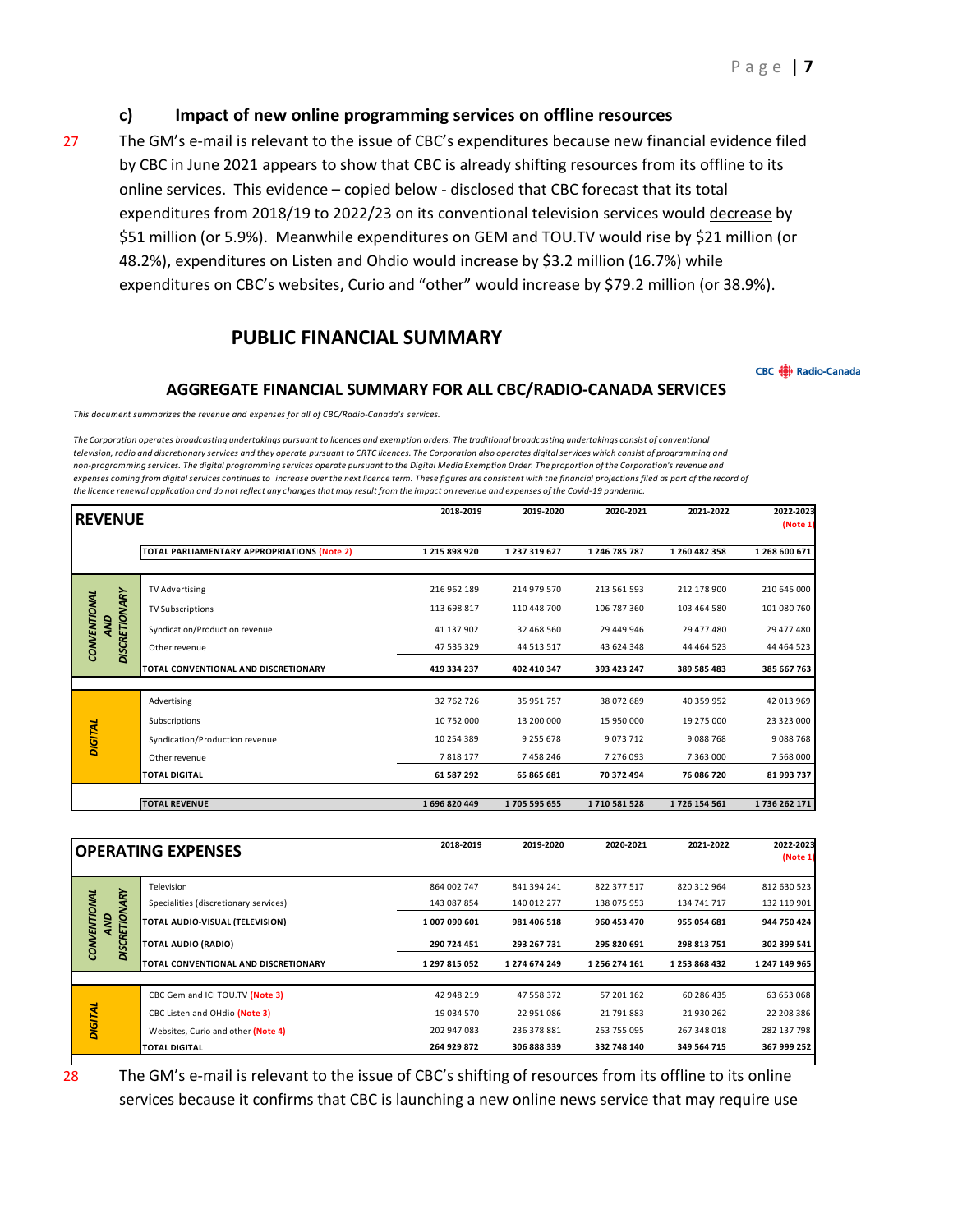of CBC's existing resources. Does CBC intend to support any or all of the FAST 'channels' with the resources – financial, programming content or people – of its offline or conventional services? What impact will the loss of these resources have on CBC's conventional English-language programming services?

29 Clarification from CBC about the relationship between the Corporation's licensed conventional, licensed discretionary and exempted programming and non-programming services would provide the CRTC with a stronger evidentiary foundation to evaluate CBC's plans and the *Broadcasting Act*'s requirement that the Corporation provide a balanced range of information and entertainment programming to all Canadians.

#### **d) Impact of new online news service on CBC News Network**

- 30 The GM's e-mail is relevant to the issue of CBC News Network because the CBC has argued in the BNoC 2019-379 proceeding that this service' advertising and subscription revenues are decreasing.<sup>24</sup>
- 31 What is unknown, because the facts stated by the GM's e-mail have so far not been presented by the Corporation in the 2019-379 proceeding, is the projected impact of a free online news service on the advertising and subscription revenues of CBC's non-free discretionary news services whose revenues are by CBC's own admission, decreasing.
- 32 Clarification from CBC about its own assessment of the impact of its FAST news 'channel' on its licensed services would provide Canadians and the CRTC with a better understanding of CBC's plans for its next licence term, and of the degree to which the CRTC should exercise stronger oversight over CBC's digital programming and non-programming services.

## <span id="page-11-0"></span>**III** Concerns raised by the GM's e-mail's evidence

33 The evidence in the GM's e-mail of May 2022 should have been made available in CBC's written applications in 2019, but could also have been made available at the CRTC's public hearing in January 2021.<sup>25</sup> The Corporation could in fact have provided this evidence to the Commission at any time in the 15 months since the public-hearing component of the 2019-379 proceeding concluded – and apparently did not.

<sup>24</sup> CRTC, *Virtual Hearing Transcript* (15 January 2021), at paras. 5053:

<sup>5053 [</sup>MS. WILLIAMS] Let me just emphasize. Costs are going up, you've heard that clearly from Michel and Luce, and revenue is going down, as Catherine said, from both advertising and subscription. So we are not talking about can we add new programming to these services, we are talking about trying to ensure that after a 25 year run with not a rate increase that we can continue to provide the programming we do today in the high quality, breaking news, expansive way that Luce just talked about.

<sup>&</sup>lt;sup>25</sup> The CRTC's hearing secretary reminded parties about the Commission's rules in this area at the beginning of the January public hearing:

<sup>32 [</sup>THE SECRETARY] Just a reminder that pursuant to section 41 of the Rules of Practice and Procedures, you must not submit evidence at the hearing unless it supports statements already on the public record. If you wish to introduce new evidence as an exception to this rule, you must ask permission of the Panel of the hearing before you do so.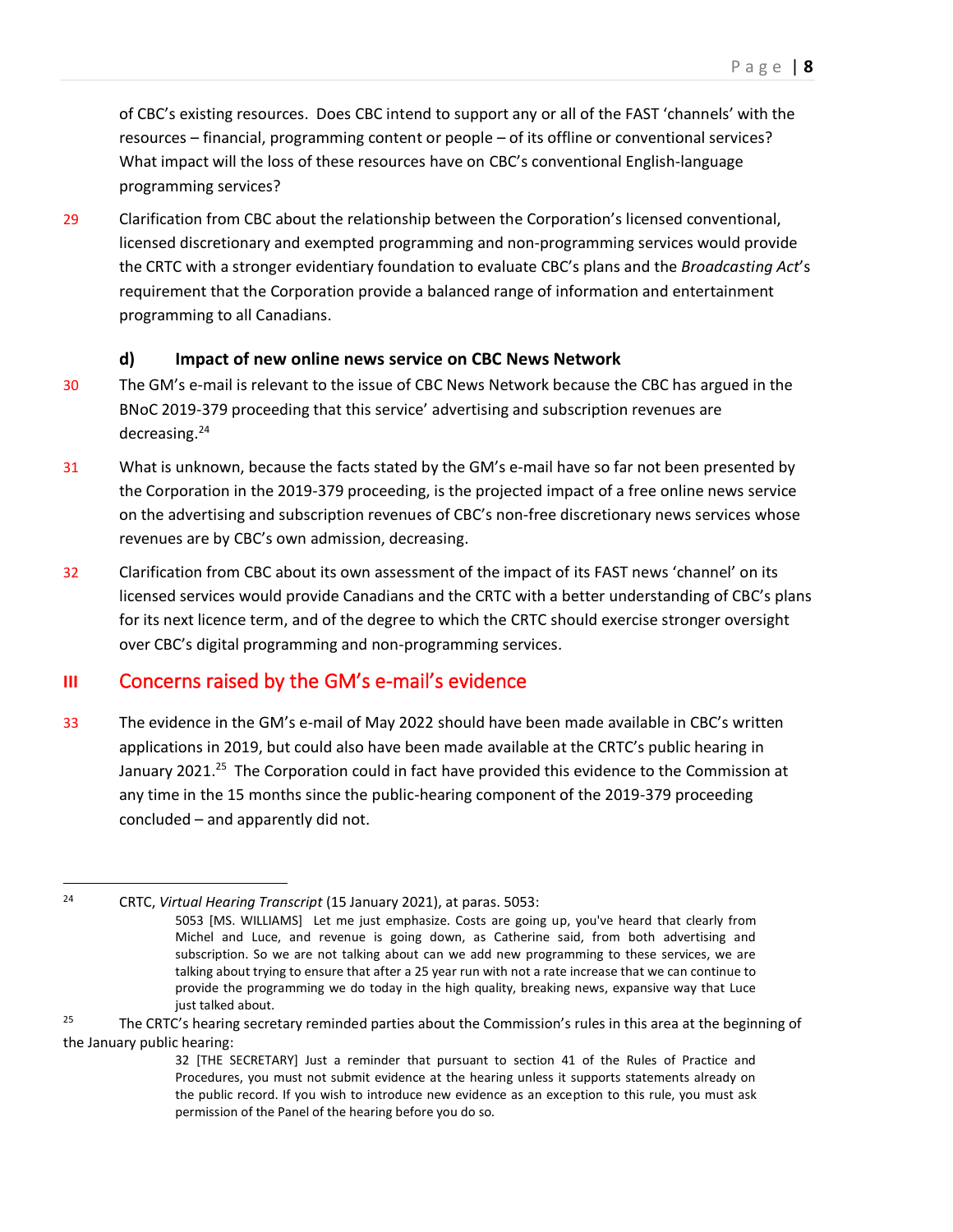- 34 The Corporation's failure to provide the evidence about its FAST 'channels' raises two basic concerns. First, the e-mail establishes that the evidence provided by the CBC in the renewal process regarding its strategy for online programming services was in fact incomplete. Second, CBC's failure to disclose its plans to launch new advertising-free online services in 2022 means that interveners were unable to comment on this evidence.
- 35 Without CRTC action at this time, the incomplete evidentiary record of the renewal process and interveners' inability to comment on the CBC's plans to launch new online services creates a serious risk that the Commission's determination – as of today expected in the week of 20-24 June 2022 – may be challenged on the grounds of procedural unfairness, however reasonable the determination may be. In 2018 the Federal Court of Appeal held that "[t]he reasonableness of a decision is of no consequence if it was reached in a procedurally unfair manner"<sup>26</sup> that decision is unlawful.<sup>27</sup> Justice Rennie wrote,

[56] No matter how much deference is accorded administrative tribunals in the exercise of their discretion to make procedural choices, the ultimate question remains whether the applicant knew the case to meet and had a full and fair chance to respond. It would be problematic if an a priori decision as to whether the standard of review is correctness or reasonableness generated a different answer to what is a singular question that is fundamental to the concept of justice – was the party given a right to be heard and the opportunity to know the case against them? Procedural fairness is not sacrificed on the altar of deference.

36 Interveners in the 2019-379 proceeding did not know the case they had to meet because CBC failed to disclose its intentions regarding the FAST 'channels'. As the proceeding's interveners and, apparently, the Commission were unaware of these intentions, it could not reasonably be expected that either interveners or the CRTC hearing panel would ask the Corporation when the FAST 'channels' would launch, how much first-run programming they would provide, how many people they would employ and how much net revenue they might generate.

## <span id="page-12-0"></span>**IV** Options, the Forum's request and its recommendation

## *A. Options*

….

<span id="page-12-1"></span>37 The *Canadian Radio-television and Telecommunications Commission Rules of Practice and Procedure* (*CRTC Rules*) apply to all proceedings before the Commission. 28 They permit the CRTC to exercise its powers under the *Rules* at the request of a party<sup>29</sup> including an intervener or an applicant.<sup>30</sup> The Forum and the Corporation are parties to the 2019-379 proceeding. The CRTC may "decide whether to admit a document as evidence".<sup>31</sup> The Commission may – but in the 2019-

<sup>26</sup> *Canadian Pacific Railway Company v. Canada (Attorney General),* 2018 FCA 69 (CanLII), [2019] 1 FCR 121, <https://canlii.ca/t/hrgf2>, retrieved on 2022-06-16, per Rennie J.A., at para. 48.

<sup>27</sup> *Ibid*., at para. 53, citing *Mission Institution v. Khela*, 2014 SCC 24 at para. 80, [2014] 1 S.C.R. 502.

 $\begin{array}{ccc} 28 & & \text{S. 2(1).} \\ 29 & & \text{S. 5(1).} \end{array}$ 

 $\begin{array}{ccc} 29 & & \text{S. } 5(1). \\ 30 & & \text{S. } 1 \end{array}$ 

<sup>30</sup> S. 1 ("*party* means an applicant, respondent or intervener").

 $31$  S. 10(c).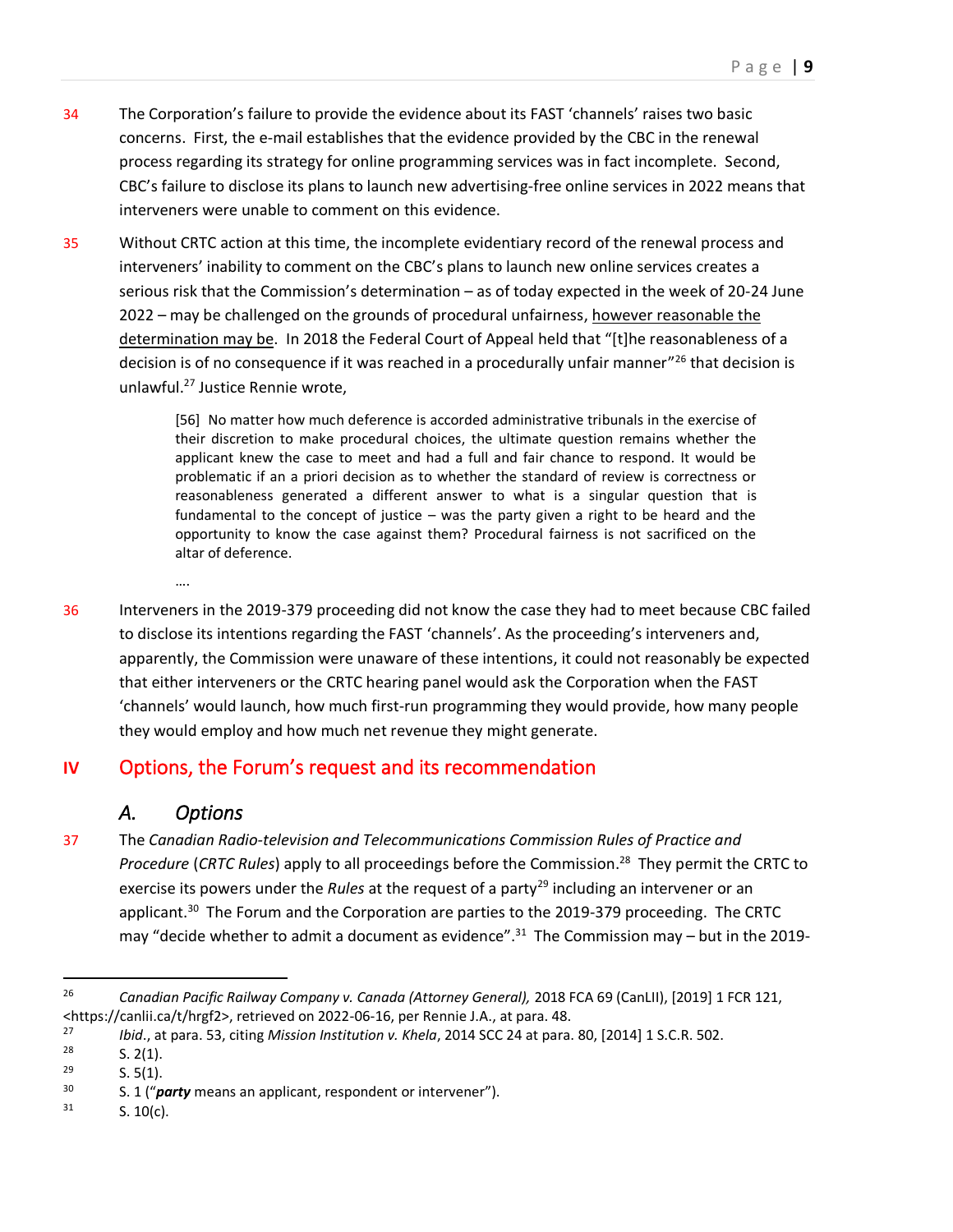379 proceeding did not  $-$  permit parties to request information from each other.<sup>32</sup> The CRTC's *Rules* do not specifically address procedural requests, but the Commission may dispense with or vary its *Rules* if it "is of the opinion that considerations of public interest or fairness permit". 33

- 38 In addressing this procedural request the Commission or hearing panel has several options:
	- a. return the Forum's procedural request without considering it
	- b. post the request, seek a response from the Corporation, consider the Forum's request and then
		- i. not render a determination on the request
		- ii. render a determination on the request before it issues its determination in the BNoC 2019-379 proceeding,
		- iii. render a determination on the request in its determination on the BNoC 2019-379, or
		- iv. render a determination on the request after it issues its determination in the BNoC 2019-379 proceeding.
- 39 The Forum is respectfully requesting that the CRTC grant FRPC's three-part procedural request in its entirety, on the grounds that the public interest will be served by a process that is procedurally fair and that offers all parties – interveners, applicant and the regulator – the opportunity to know and understand the case being made by the applicant.

## *B. Forum's request*

- <span id="page-13-0"></span>40 The Forum's request has three parts.
- 41 *First*, we respectfully request that the Commission post this procedural request as part of the 2019- 379 applications page.
- **Second**, while the CRTC's normal practice regarding procedural requests is to invite the applicant's response to the request, the Forum respectfully submits that it would be more efficient – should the CRTC consider that our request has merit – to simply provide the CBC with a copy of Appendix 1 and invite it to answer questions including but not limited to the following:
	- a. When did the CBC decide to launch the 24/7 FAST news video channel?
	- b. What other FAST 'channels' will the CBC launch, and when?
	- c. What percentage of the programming hours of the 24/7 FAST news video channel will be provided by
		- i. CBC's conventional television and radio programming services,
		- ii. CBC's discretionary news programming services, and by

 $32$  S. 72: "If the Commission is of the opinion that it is in the public interest to permit requests for information from one party to another, it may give that permission in the notice of consultation."

 $33$  S. 7.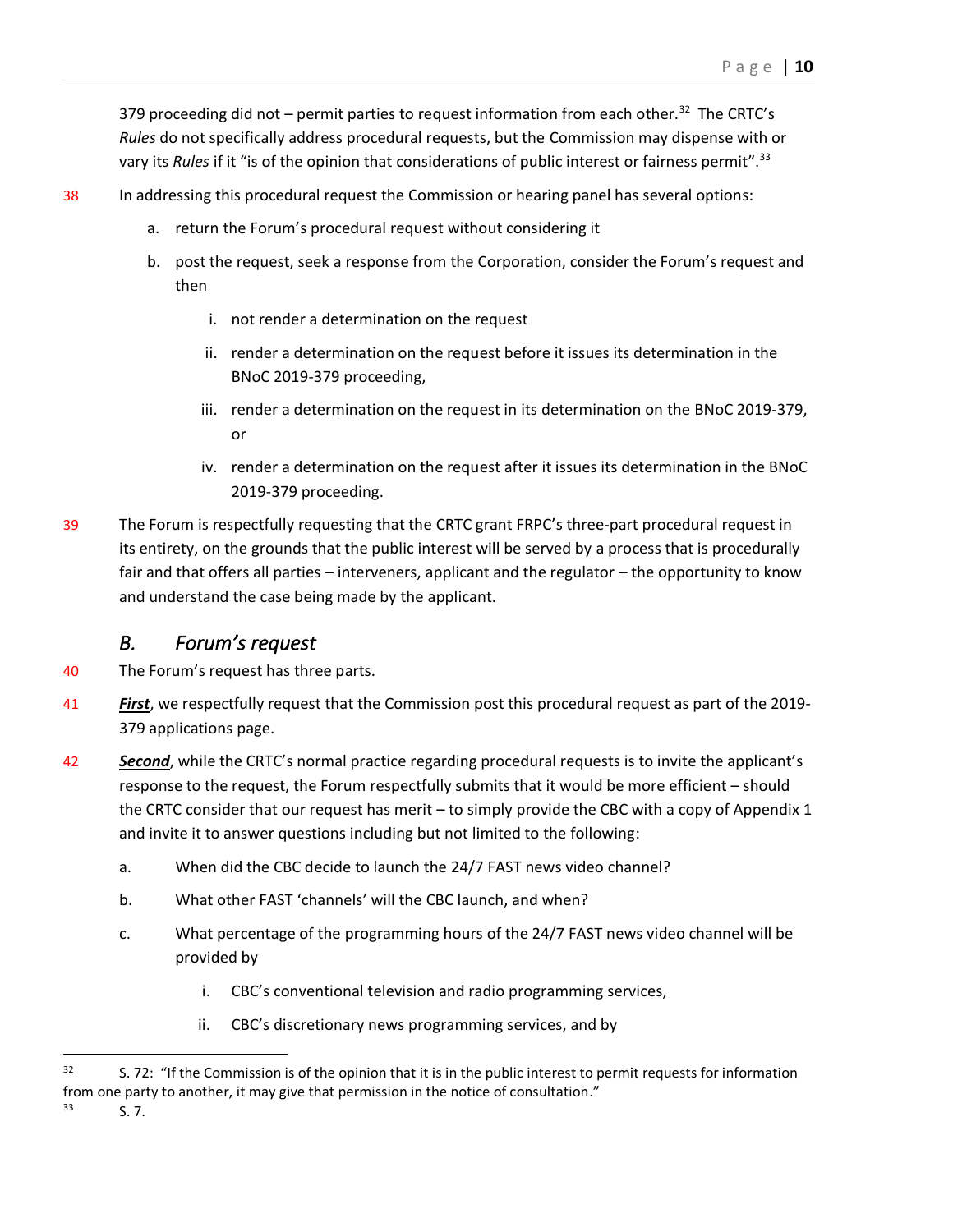- iii. Independent producers?
- d. How many new full-time or equivalent employment positions will the 24/7 FAST news video channel create in 2023, 2024 and 2025?
- e. What percentage of the total programming hours of the 24/7 FAST news video channel will be Canadian, first-run (not appearing on any other programming services prior to appearance on the 24/7 FAST news video channel) programs?
- f. In how many languages will the 24/7 FAST news video channel provide programming?
- g. What are the projected revenues (by source including but not limited to advertising subcomponents such as branded content and data trafficking) and expenditures of each 24/7 FAST 'channel' that has launched or will launch in 2022, 2023 and 2024?
- h. What is the projected impact, if any of each FAST 'channel' on the CBC's conventional, discretionary and online audiovisual programming services?
- 43 *Third*, if the CRTC grants the first two parts of the Forum's request, we ask that the Commission post CBC's answers, if any, to the questions posed by the CRTC and/or in the Forum's procedural request, on the CRTC's 2019-379 webpage.

#### *C. Recommendations*

<span id="page-14-0"></span>44 Finally, as the Forum has no interest in impeding the CRTC's determinations in this proceeding, we suggest that the Commission set out an expedited, one-week timeline for obtaining answers from the Corporation about its FAST 'channels': two days for the CBC to respond to questions about the FAST 'channels', two days for parties who intervened in the public hearing phase of the proceeding to comment (if they wish) on the CBC's responses and one day for the Commission to consider whether and how the new evidence in the GM's e-mail affects its determinations.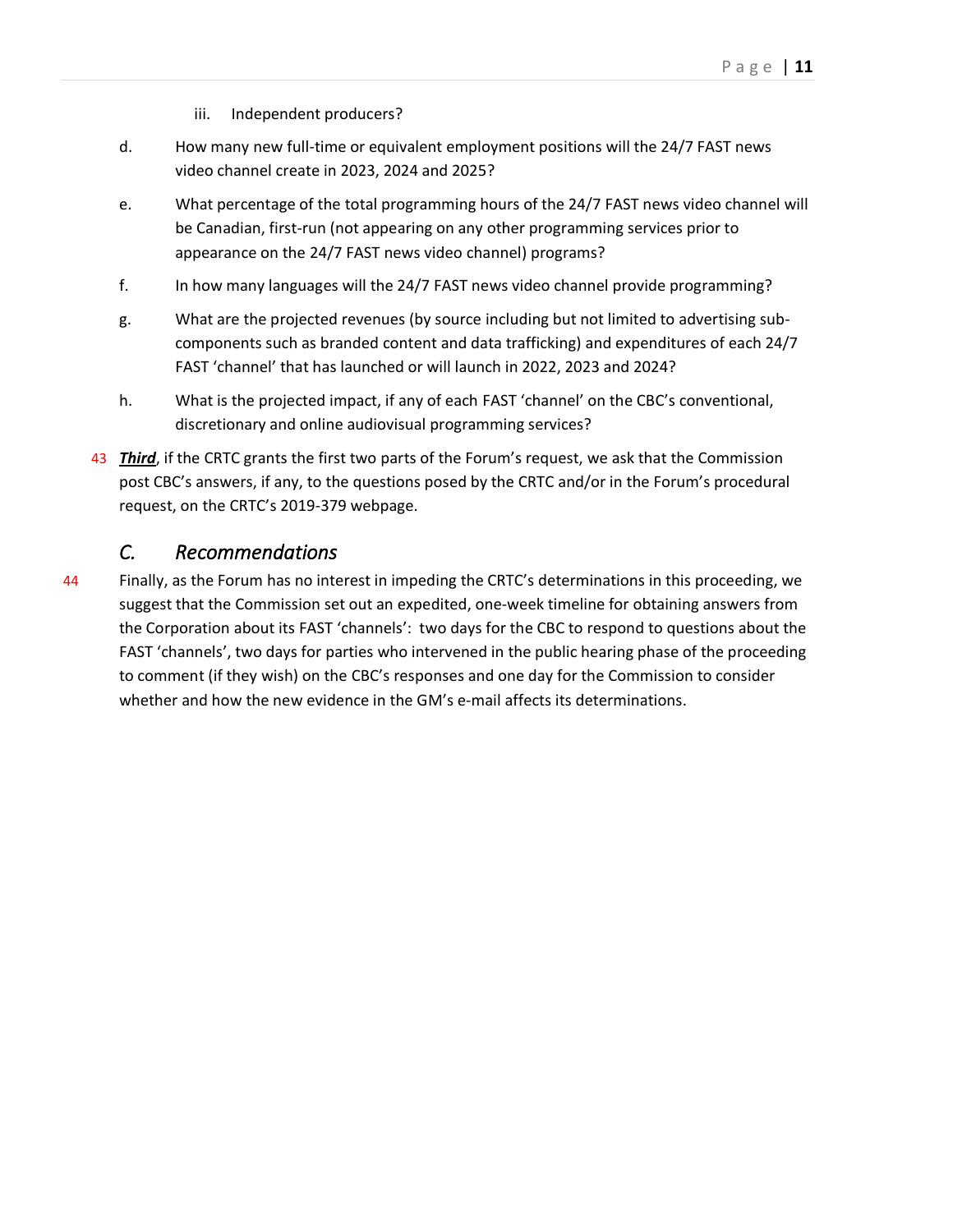## <span id="page-15-0"></span>Appendix 1: CBC GM's 31 May 2022 e-mail

From: **Susan Marjetti** <susan.marjetti@cbc.ca> Date: Tue, May 31, 2022, 5:14 PM Subject: Some leadership updates To: ALL CBC NEWS STAFF <all-cbc-news-staff-grp@cbc.ca>

We are pleased to announce a number of new roles and structure changes that will help position CBC News, Current Affairs and Local for the future of live and on-demand programming. Our goal remains: to provide essential journalism and community connections for all Canadians, while meeting new and younger audiences where they are, on their platform of choice

Driving these changes will be our accelerated push into the world of streaming video. This year, we will launch a free 24/7 news video channel streaming the best of CBC News and original programs as a companion offer to our popular live & breaking news subscription channel, CBC News Network.

We'll have more to say in the future about the CBC News streaming channel and how it will also drive an ambitious digital & social video strategy for our entire division. Stay tuned for an invitation to a special lunch and learn.

In the meantime, we want to explain some leadership changes that will enable and enhance this work:

- The network News and Current Affairs reporting lines will be reorganized under General Manager **Susan Marjetti**, with **Cathy Perry** as Executive Director of Newsgathering and Operations, and **Brodie Fenlon** as Executive Director of Programs and Standards. Brodie continues as Editor in Chief, accountable for all of CBC's journalism.
- Reporting to Cathy will be **Marc Lefebvre**, our Senior Director of Operations. His responsibilities were outlined in a previous announcement. Cathy will oversee operations and news production services, world bureaus, domestic newsgathering, the content units and national assignment under **Cathrin Bradbury** and **Tracy Seeley**, and the Parliamentary Bureau under **Chris Carter**. With Cathrin preparing to retire at the end of August, we will soon post the job of Senior Director of Newsgathering, reporting to Cathy. We will then post the job of Managing Editor of World Newsgathering with **Greg Reaume's** recent retirement. Until then, Tracy will oversee the world bureaus.
- Reporting to Brodie will be leaders responsible for programming and digital teams, journalistic standards and legal risk. This includes the new position of Senior Director of Digital Publishing and Streaming, which will be posted soon. Also reporting to Brodie are **George Achi** (Journalistic Standards and Public Trust), **Marie Caloz** (Legal Issues and Risk), **Andree Lau** (Digital News) and **Seema Patel** (News Programs). **Alison Broddle** (Current Affairs and Investigative Journalism) will also report to Brodie, with Cathy Perry remaining closely involved with Radio Current Affairs.